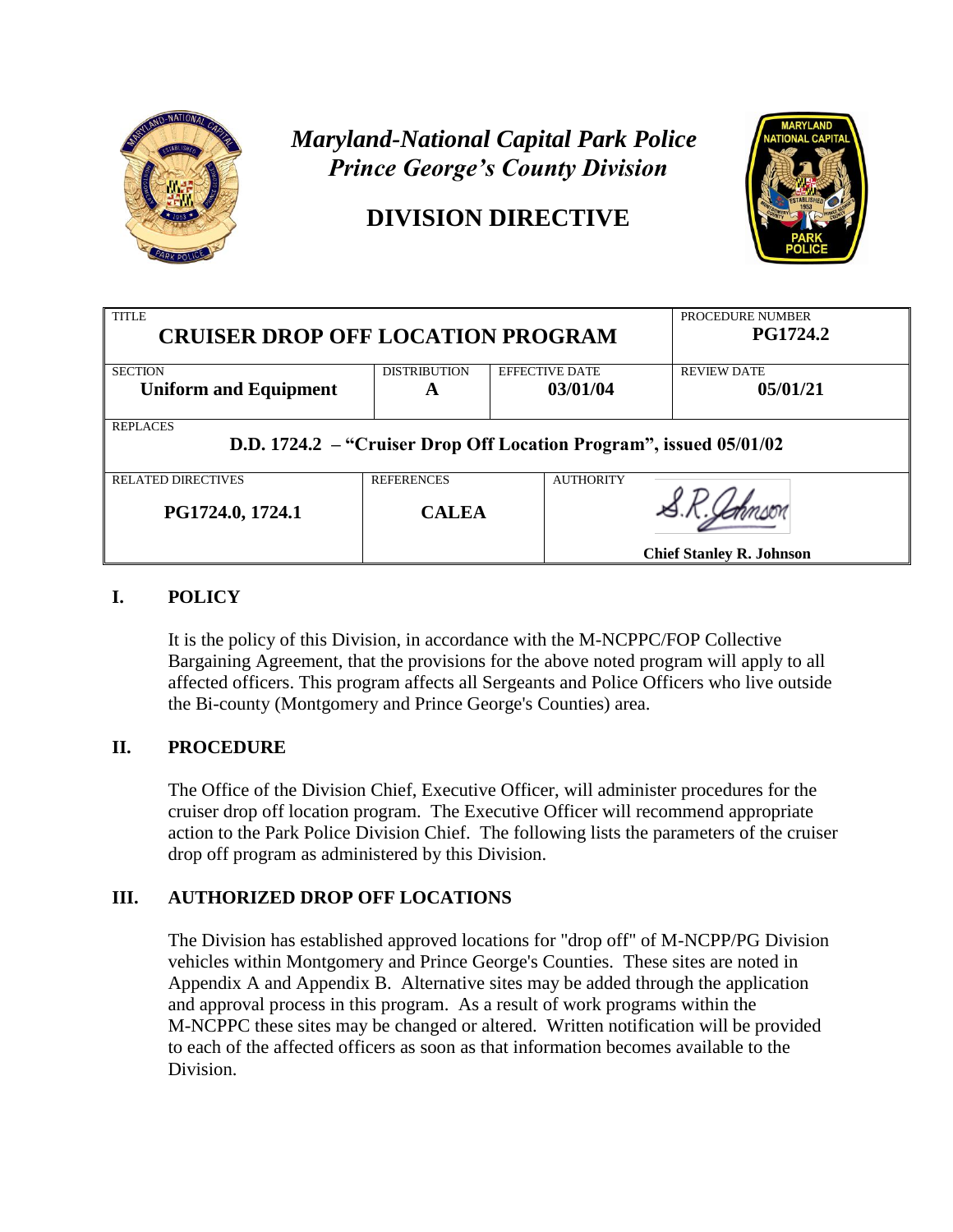#### **CRUISER DROP OFF LOCATION PROGRAM PG1724.2**

#### **IV. GENERAL PROVISIONS**

- A. Officers approved for this program will be required to follow the existing programs of the Division concerning use of vehicles to include:
	- 1. Officers will not allow off-duty or on-duty use of their assigned vehicle by officers not eligible for the program without written permission of the Division Chief. No unauthorized personnel shall be permitted to operate the vehicle, except in an emergency.
	- 2. Personal use of the vehicles shall be permitted provided such personal use does not include secondary employment off Park Property, unless prior, written approval has been obtained from the Park Police Division Chief.
	- 3. Non-employees may accompany off-duty officers, in the bi-county area, and must conform to the dress code of the officers.
	- 4. When an officer is on leave, disability, light-duty or out of the bi-county area for fourteen (14) calendar days or more, the Division requires that the officer leave his/her vehicle at a M-NCPPC facility within Prince George's County.
	- 5. The Division may administratively remove an officer from this program in extreme or unusual circumstances, when continued use of a vehicle jeopardizes that vehicle because of neglect or abuse. The decision to administratively remove an officer from this program shall only be made by the Park Police Division Chief or his/her authorized designee, and shall be subject to the grievance procedure under the Collective Bargaining Agreement.
	- 6. Officers who have had their police powers restricted or removed shall not be entitled to the use of a vehicle in this program.
	- **7.** Unattended Park Police vehicles must be secured (locked and windows rolled up) at all times.
	- 8. Seat beats will be used by all officers operating Park Police Vehicles and all passengers, including the use of proper child safety seats in accordance with Maryland Transportation Article, Title 22, Sections 412.2, 412.3 and M-NCPPC Practice 6-10.
	- 9. Vehicles approved in this program may be used in conjunction with secondary employment only when said employment is on a M-NCPPC park site for events sponsored or co-sponsored by the M-NCPPC, or as approved by the Park Police Division Chief. Vehicles may also be used to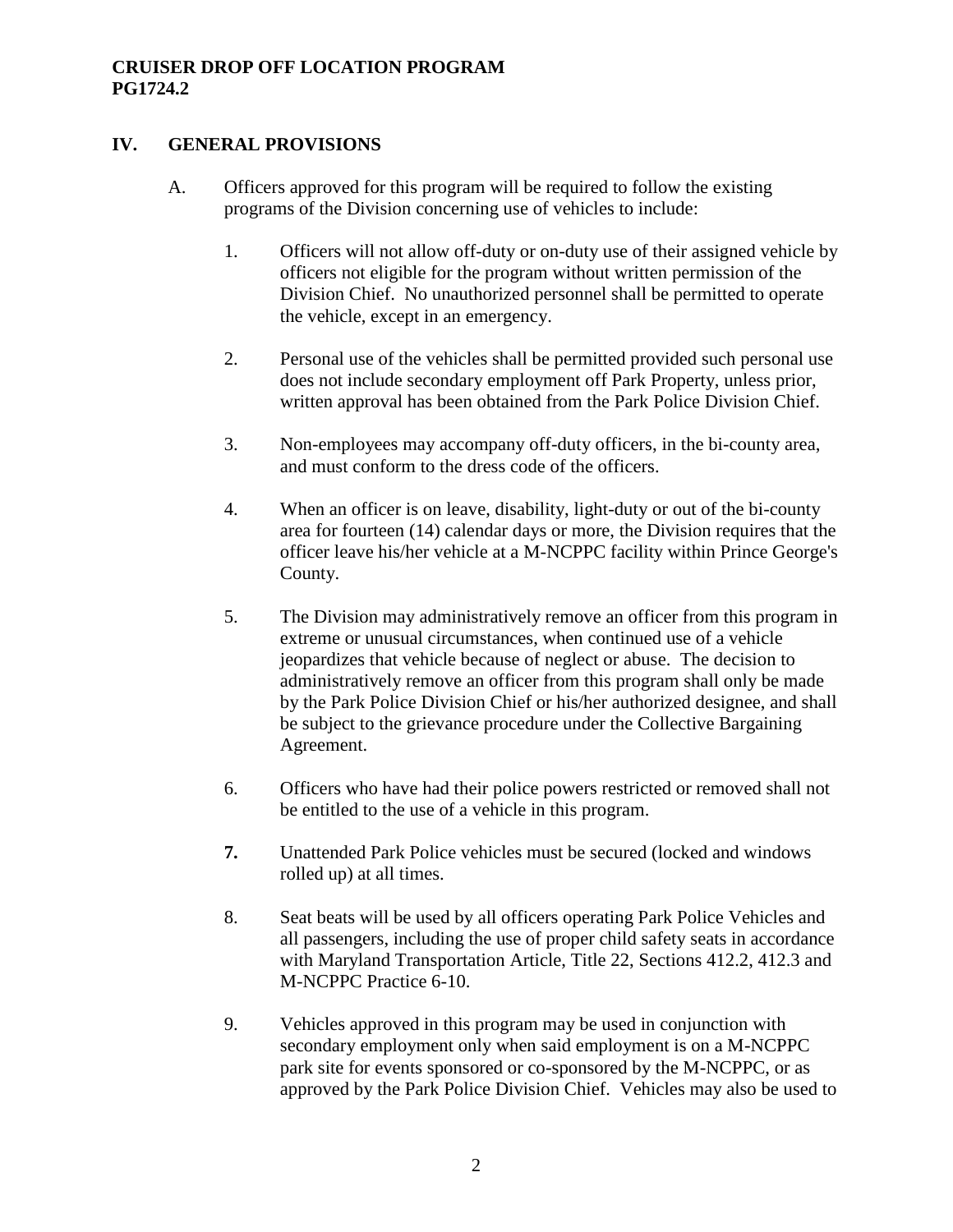transport prisoners in these situations.

- 10. Officers may use their vehicle outside the bi-county area, in an off-duty capacity, when authorized in writing by the Park Police Division Chief.
- 11. The provisions of Divisional Directive PG1724.0, Sections IV (Response to Calls), V (Prohibited Uses), VI (Maintenance) and VII (Uniforms and Equipment) shall apply in this program.
- 12. Officers shall be prepared and ready for duty at their roll call site or the site of temporary/special assignment at the start of their assigned tour.

# **V. APPLICATION PROCEDURES**

- A. The conditions of the applicable M-NCPPC /FOP Collective Bargaining Agreement allow for utilization of this program.
- B. The Prince George's County Division requires that eligible officers submit a Cruiser Drop Off Location Authorization form to the Office of the Division Chief. The following information must be completed within the form:
	- 1. Name of requesting officer
	- 2. Current duty assignment and reporting station (area of Operations, Squad and M-NCPP/PG facility)
	- 3. Current rank and date attained
	- 4. Current cruiser assignment (cruiser number, year of vehicle, make of vehicle and model)
	- 5. Selection of M-NCPP/PG Division approved drop off location
	- 6. If requesting an alternative site, location and address must be listed along with the name and phone number(s) who authorized the parking of a M-NCPP/PG Division cruiser at that location.
	- 7. The officer's current home address and phone number.
- C. The Office of the Division Chief, Executive Officer will forward a recommendation to the Park Police Division Chief.
- D. Personnel are NOT approved for this program until receipt from the Park Police Division Chief authorizing approval.
- E. Officers will be required to submit a Cruiser Drop Off Location Authorization Form change request when their drop off location has changed.
- F. All documentation will be maintained in the officer's Division personnel file.

# **End of Document**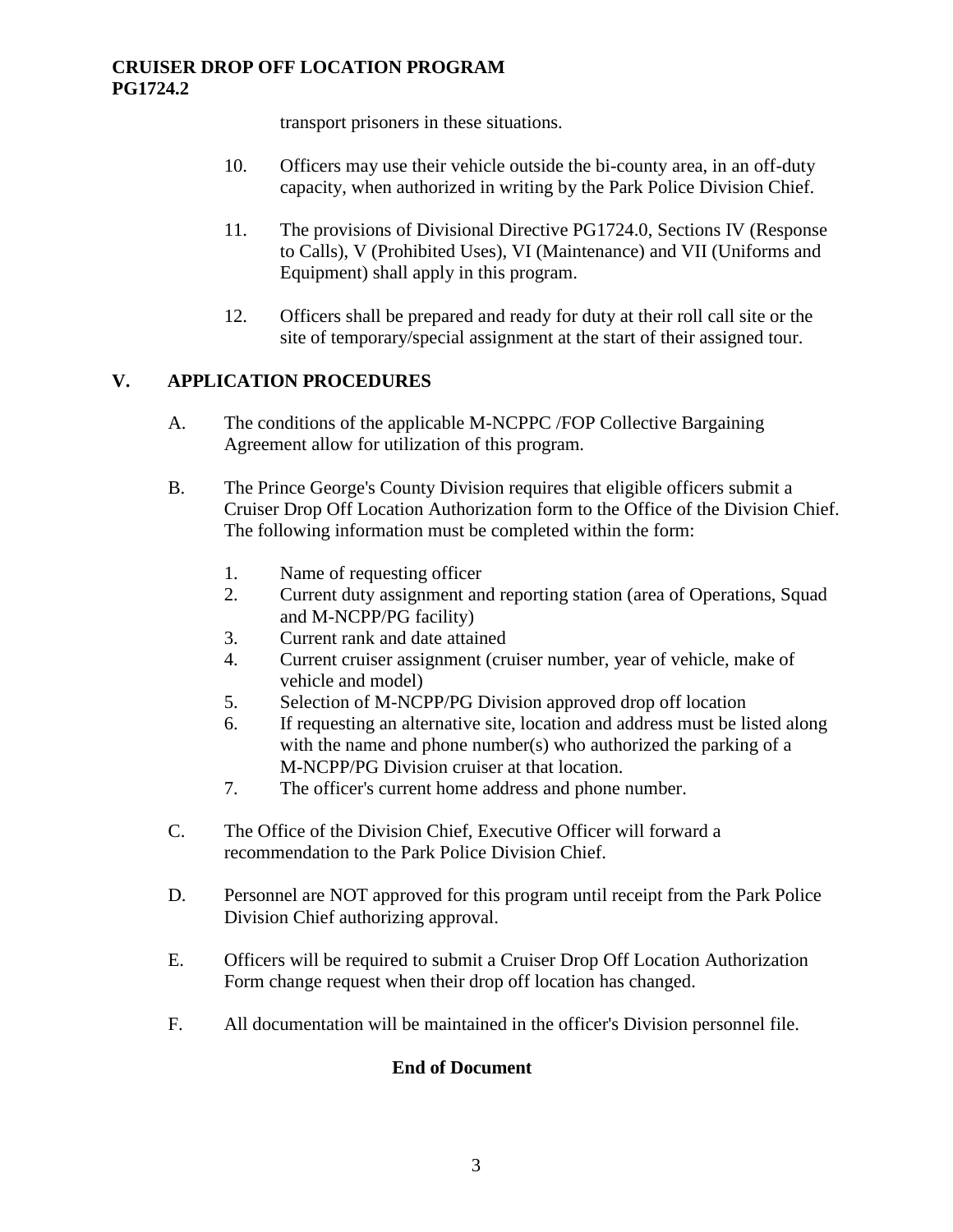#### **CRUISER DROP OFF LOCATION PROGRAM PG1724.2**

#### **APPENDIX A**

#### **APPROVED DROP OFF LOCATIONS**

#### PRINCE GEORGE'S COUNTY:

- 1. M-NCPPC Headquarters 8100 Corporate Drive Hyattsville, Maryland
- 2. Randall Tract Maintenance Facility 4200 Ritchie Road Upper Marlboro, Maryland
- 3. M-NCPPC PRWF Substation 192 MGM National Avenue, Oxon Hill, MD
- 4. Fairland Regional Maintenance Facility 14110 Old Gunpowder Road Laurel, Maryland
- 5. Montpelier Cultural Arts Center 12826 Laurel-Bowie Road Laurel, Maryland
- 6. M-NCPPC Enterprise Substation 3002 Enterprise Road Mitchellville, Maryland
- 7. Prince George's Equestrian Ctr (Parking Lot near Park Rangers Office) 14900 Pennsylvania Avenue Upper Marlboro, Maryland
- 8. M-NCPPC Southern Station 7208 Allentown Road Fort Washington, Maryland
- 9. M-NCPPC Cosca Substation 11000 Thrift Road Clinton, Maryland
- 10. M-NCPPC Weapons Range 8900 Dyson Road Brandywine, Maryland
- 11. Accokeek Fire Department 16111 Accokeek Road Accokeek, Maryland
- 12. Brandywine Fire Department 14201 Brandywine Road Brandywine, Maryland
- 13. Bowie Fire Department 16408 Pointer Ridge Drive Bowie, Maryland
- 14. Prince George's County PD District II Police Station Bowie, Maryland
- 15. WSSC Parking Lot 14501 Sweitzer Lane Laurel, Maryland
- 16. Prince George's Stadium Bowie Baysox 4101 Crain Highway Bowie, Maryland
- 17. Villa De Paca Farm 22410 Aquasco Road Aquasco, Maryland
- *18. Regency Furniture 7900 Cedarville Rd. Brandywine, MD 20613*